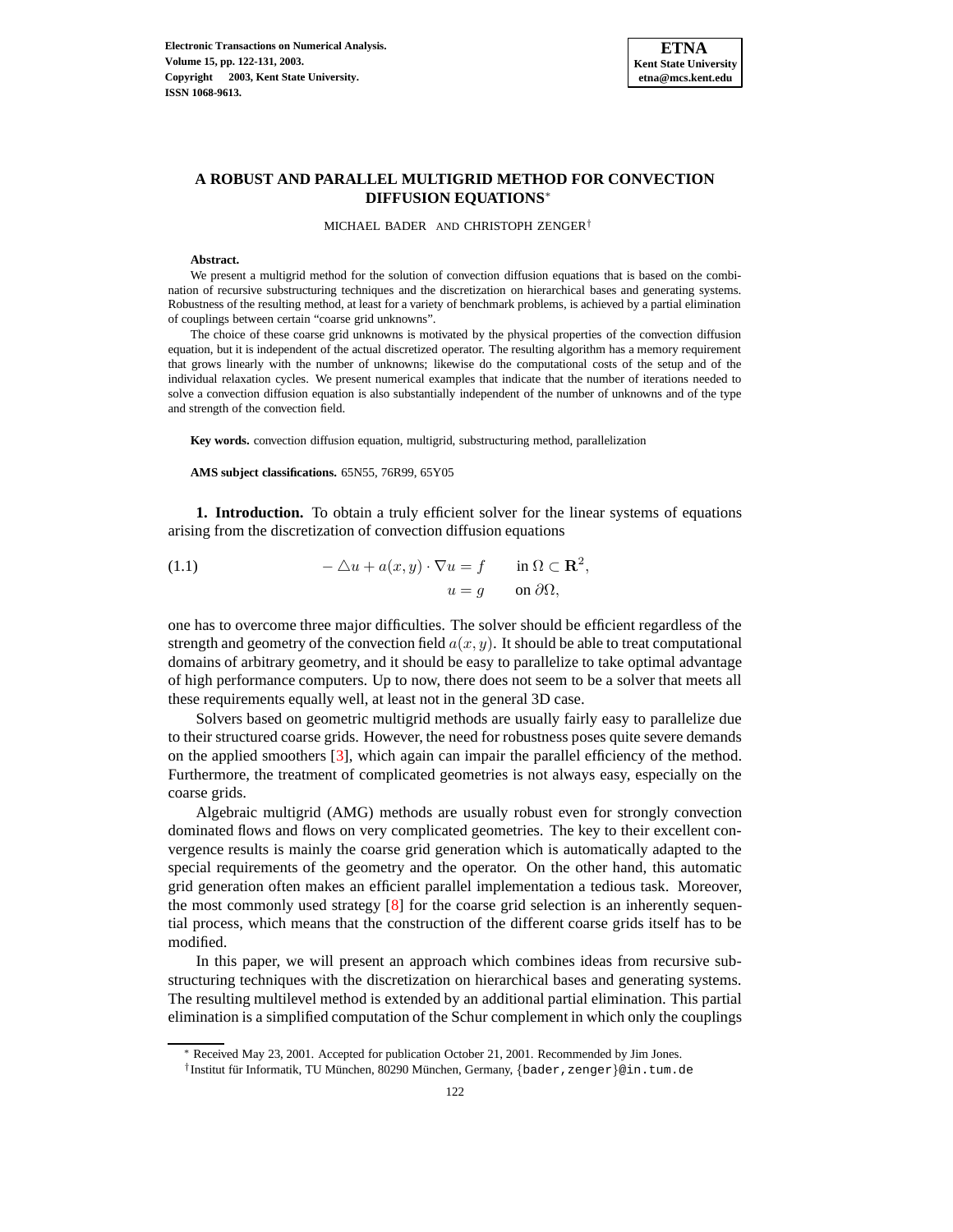

FIG. 2.1. *Recursive substructuring by alternate bisection. Outer unknowns (set* E*) are given as black circles,* inner unknowns (set  $\mathcal I$ ) as grey circles. The tiny crosses  $(+)$  indicate eliminated unknowns that are no longer used *on the respective subdomain.*

between certain *coarse grid unknowns* are eliminated. These coarse grid unknowns are chosen with respect to the underlying physics of the convection diffusion equation. The overall approach can also be regarded as a variant of an algebraic multigrid method in which the coarse grid selection is fixed and only the coarse grid operators are constructed from the actual discretization.

After a short discussion of the underlying recursive substructuring method in section [2,](#page-1-0) we will, in section [3,](#page-3-0) describe the extension of this approach using an additional elimination of the most significant couplings in the local system matrices. Finally, in section [4,](#page-6-0) we will examine the potential of our approach on some typical benchmark problems.

## **2. Recursive Substructuring.**

<span id="page-1-0"></span>**2.1. A Direct Solver Based on Recursive Substructuring.** In this section, we will describe a direct solver based on recursive substructuring which is very similar to the wellknown nested dissection method introduced by George [\[5\]](#page-9-2). The later described iterative variant will differ from this direct solver only in the incomplete elimination and the modified solution cycle. Both variants of the recursive substructuring algorithm can be divided into three passes: the actual substructuring, the static condensation, and the solution.

**Recursive Substructuring.** In a first (top-down) pass, the computational domain is divided into two subdomains that are connected by a *separator*. This is repeated recursively (*alternate bisection*, see figure [2.1\)](#page-6-1) until the subdomains consist of just a couple of unknowns per dimension and can not be subdivided any further.

On each subdomain, we then define the set  $\mathcal E$  of outer unknowns (which lie on the subdomain boundary) and the set  $\mathcal I$  of inner unknowns, which lie on the separator but do not belong to the separator of a parent domain. Figure [2.1](#page-6-1) illustrates this classification by painting the inner unknowns as grey circles and the outer unknowns as black circles. The remaining unknowns inside the subdomain can be ignored, as their influence on the unknowns in  $\mathcal E$  and  $\mathcal I$ will be eliminated by the static condensation pass, which will be described in the following paragraph.

**Static Condensation.** The static condensation pass computes a local system of equations for each subdomain. For the smallest subdomains— i.e. the leaves of the substructuring tree—, the system of equations is taken directly from the discretization. On the other domains, the system is computed from the local systems of the two child domains. First, the system matrix and right hand side is assembled from those of the child domains:

<span id="page-1-1"></span>(2.1) 
$$
A := \begin{pmatrix} A_{\mathcal{E}\mathcal{E}} & A_{\mathcal{E}\mathcal{I}} \\ A_{\mathcal{I}\mathcal{E}} & A_{\mathcal{I}\mathcal{I}} \end{pmatrix} := V_{(1)}^T \left( A_{(1)} \right)_{\mathcal{E}\mathcal{E}} V_{(1)} + V_{(2)}^T \left( A_{(2)} \right)_{\mathcal{E}\mathcal{E}} V_{(2)}
$$

$$
(2.2) \t\t b := V_{(1)}^T b_{(1)} + V_{(2)}^T b_{(2)}.
$$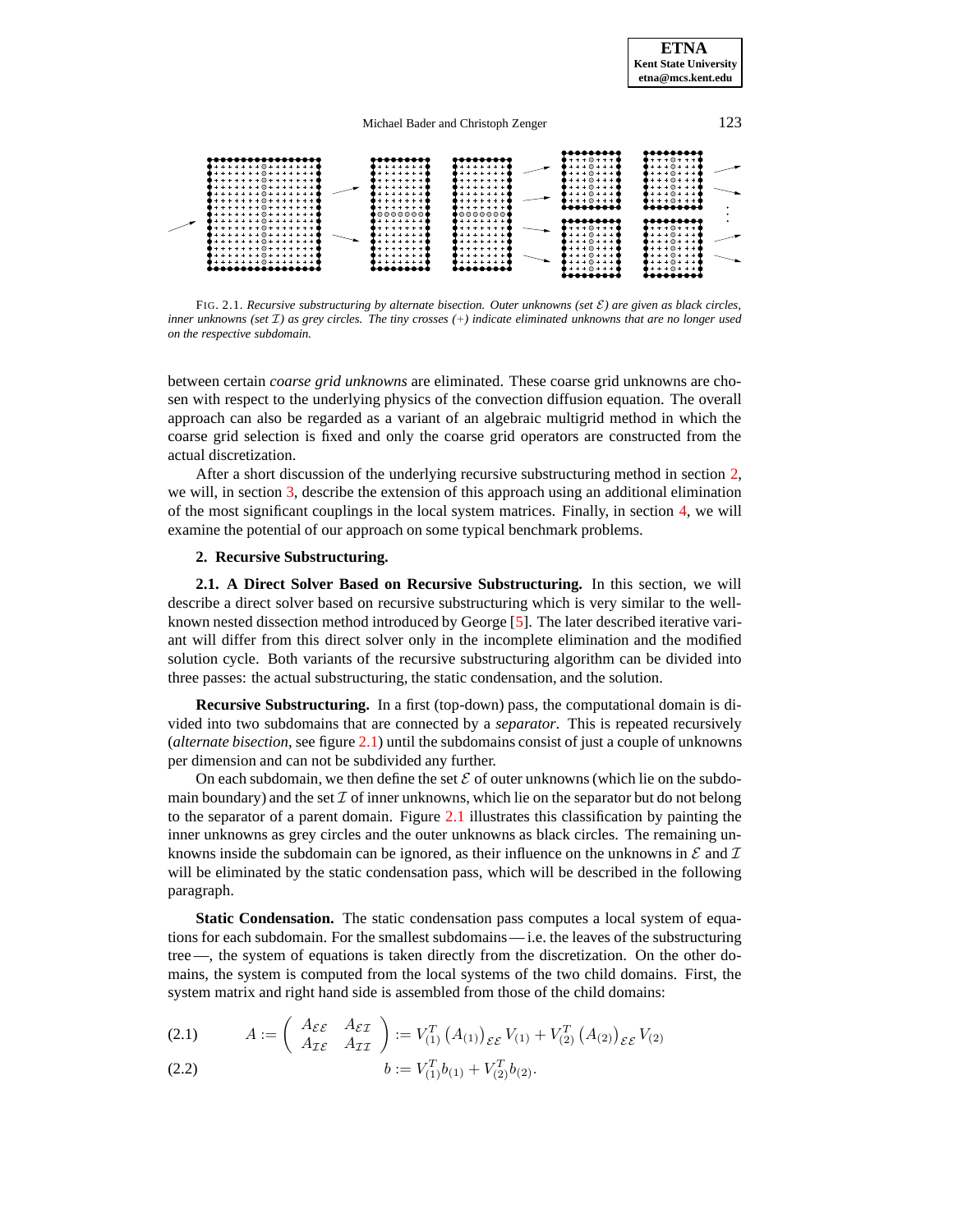#### 124 A robust and parallel multigrid method

Note that only those parts of A and b that belong to the outer unknowns ( $\in \mathcal{E}$ ) of the subdomains are transferred to the parent system. The renumbering of these unknowns to their parent domain is performed by the operators  $V_{(i)}$ . The numbering on each subdomain separates the outer and inner unknowns to build matrix blocks ( $A_{\mathcal{E}\mathcal{E}}$ ,  $A_{\mathcal{II}}$ , ...) that enable the following block elimination.

In this block elimination, the inner and outer unknowns are decoupled,

<span id="page-2-3"></span>
$$
(2.3) \qquad \begin{pmatrix} \mathrm{Id} & -A_{\mathcal{E}\mathcal{I}}A_{\mathcal{I}\mathcal{I}}^{-1} \\ 0 & \mathrm{Id} \end{pmatrix} \begin{pmatrix} A_{\mathcal{E}\mathcal{E}} & A_{\mathcal{E}\mathcal{I}} \\ A_{\mathcal{I}\mathcal{E}} & A_{\mathcal{I}\mathcal{I}} \end{pmatrix} \begin{pmatrix} \mathrm{Id} & 0 \\ -A_{\mathcal{I}\mathcal{I}}^{-1}A_{\mathcal{I}\mathcal{E}} & \mathrm{Id} \end{pmatrix} = \begin{pmatrix} \widetilde{A}_{\mathcal{E}\mathcal{E}} & 0 \\ 0 & A_{\mathcal{I}\mathcal{I}} \end{pmatrix},
$$

by computing the Schur complement

<span id="page-2-4"></span>(2.4) 
$$
\widetilde{A}_{\mathcal{E}\mathcal{E}} = A_{\mathcal{E}\mathcal{E}} - A_{\mathcal{E}\mathcal{I}} \cdot A_{\mathcal{I}\mathcal{I}}^{-1} \cdot A_{\mathcal{I}\mathcal{E}}.
$$

Of course, the right-hand sides have to be treated accordingly, which leads to a transformed system of equations

$$
\widetilde{A}\widetilde{x} = \widetilde{b},
$$

where

<span id="page-2-0"></span>(2.6) 
$$
\widetilde{b} = \begin{pmatrix} \mathrm{Id} & -A_{\mathcal{E}\mathcal{I}}A_{\mathcal{I}\mathcal{I}}^{-1} \\ 0 & \mathrm{Id} \end{pmatrix} b
$$
 and  $x = \begin{pmatrix} \mathrm{Id} & 0 \\ -A_{\mathcal{I}\mathcal{I}}^{-1}A_{\mathcal{I}\mathcal{E}} & \mathrm{Id} \end{pmatrix} \widetilde{x}$ .

The matrix block  $\widetilde{A}_{\mathcal{E}\mathcal{E}}$  and the corresponding part  $\widetilde{b}_{\mathcal{E}}$  of the right hand side are then transferred to the parent domain which proceeds with the setup like in equation [2.1.](#page-1-1)

**Solution.** After the setup of the local systems of equations is completed, the actual solution can be computed in a single, top-down traversal of the subdomain tree. Starting with the separator of the entire computational domain, on each subdomain the values of the separator unknowns are computed from the local systems:

<span id="page-2-1"></span>
$$
\widetilde{x}_{\mathcal{I}} = A_{\mathcal{II}}^{-1} b_{\mathcal{I}}.
$$

After computing the actual solution  $x$  from the transformation given in equation [2.6,](#page-2-0) the solution  $x$  is transferred to the child domains which can then proceed with the solution cycle.

To compute the transformation of x in [2.6,](#page-2-0) we need to know the outer unknowns  $\tilde{x}_{\varepsilon}$ . For all subdomains except the root domain, the values  $\tilde{x}_{\mathcal{E}}$  are transferred from the respective parent domain. For the root domain itself, the values of  $\tilde{x}_{\mathcal{E}}$  are usually given by the boundary conditions. As an alternative, the outer unknowns can also be eliminated beforehand, such that only inner unknowns are present on the root domain (this would probably be the method of choice for Neumann boundary conditions).

<span id="page-2-2"></span>**2.2. Iterative Version of the Substructuring Method.** The direct solver described in the previous section would, like the very similar *nested dissection* method [\[5\]](#page-9-2), require  $\mathcal{O}(N^{3/2})$  operations and  $\mathcal{O}(N \log N)$  memory —  $N := n \times n$  the number of unknowns for both setup and solution of a 2D problem. The most expensive part of the computational work results from computing the inverse  $A_{\mathcal{I}\mathcal{I}}^{-1}$  in the Schur complement and the solution of the local systems in equation [2.7.](#page-2-1) At least for Poisson type equations, operation count and memory requirement can be reduced significantly by using an iterative recursive substructuring method that uses a hierarchical basis for preconditioning instead [\[7,](#page-9-3) [9\]](#page-9-4).

The static condensation pass is reduced to the assembly of the local system matrices and a hierarchical transformation which replaces the computation of the Schur complement. The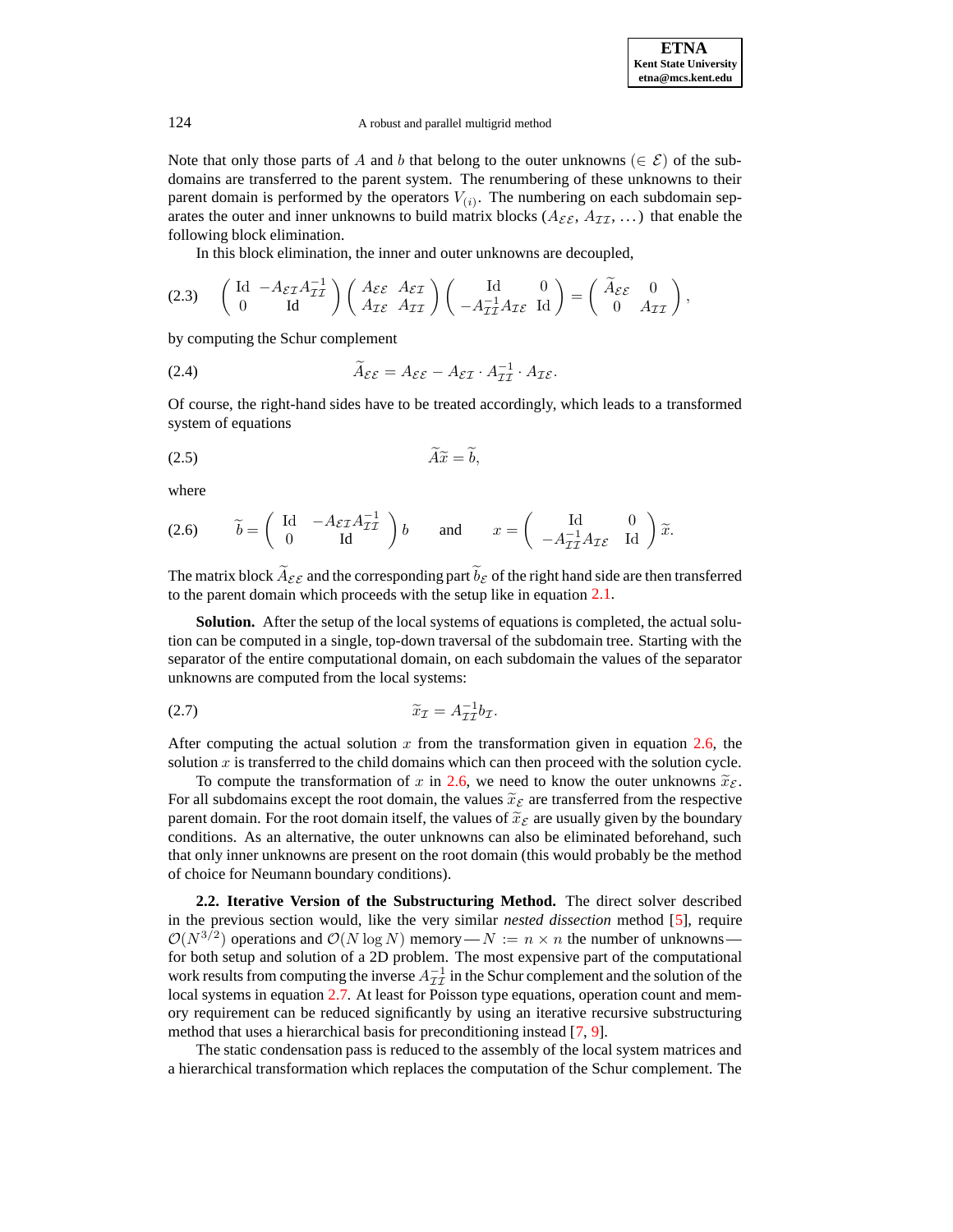

FIG. 2.2. *The different passes of the iterative substructuring algorithm*

| Pass 2: static condensation (setup phase) |                                                                                                                                                   |                                                                                                           |  |  |
|-------------------------------------------|---------------------------------------------------------------------------------------------------------------------------------------------------|-----------------------------------------------------------------------------------------------------------|--|--|
|                                           | (S1) $A = V_{(1)}^T A_{(1)} V_{(1)} + V_{(2)}^T A_{(2)} V_{(2)}$<br>(S2) $\bar{A} = H^T A H$<br>(S3) $\widetilde{A} = L^{-1} \overline{A} R^{-1}$ | assemble system matrix from subdomains<br>hierarchical transformation<br>partial elimination              |  |  |
| Pass 3: iteration cycle (bottom-up part)  |                                                                                                                                                   |                                                                                                           |  |  |
|                                           | (U1) $r = V_{(1)}^T r_{(1)} + V_{(2)}^T r_{(2)}$<br>(U2) $\bar{r} = H^T r$<br>(U3) $\widetilde{r} = L^{-1}\overline{r}$                           | assemble local residuals from subdomains<br>hierarchical transformation<br>right-hand side of elimination |  |  |

### **Pass 2: static condensation (setup phase)**

|  |  |  | Pass 3: iteration cycle (top-down part) |  |
|--|--|--|-----------------------------------------|--|
|--|--|--|-----------------------------------------|--|

| (D1) | $\widetilde{u}_{\mathcal{I}} = \omega \operatorname{diag}(\widetilde{A}_{\mathcal{I}\mathcal{I}})^{-1} \widetilde{r}$ | relaxation step (weighted Jacobi) |
|------|-----------------------------------------------------------------------------------------------------------------------|-----------------------------------|
| (D2) | $\bar{u} = R^{-1} \tilde{u}$                                                                                          | revert elimination                |
| (D3) | $u=H\bar{u}$                                                                                                          | hierarchical transformation       |
| (D4) | $u_{(1)} = V_{(1)}^T u, \quad u_{(2)} = V_{(2)}^T u$                                                                  | distribute solution to subdomains |

FIG. 2.3. *Iterative substructuring algorithm: steps (S3), (U3) and (D2) are only needed if partial elimination is used*

single top-down solution pass is therefore replaced by a series of iteration cycles. Each of these cycles solves the residual equation by transporting the current residual in a bottom-up pass from the smallest subdomains to their parent and ancestor domains. On each domain a correction is then computed from the transported residual. Figure [2.2](#page-7-0) illustrates the overall scheme of such an iterative substructuring method. The general structure of the resulting algorithm is given in figure [2.3.](#page-8-0) It already includes the additional partial elimination (see steps S3, U3, and D2) in the local systems, which will be described in section [3.](#page-3-0)

Obviously, the tree structure of the subdomains and the simple bottom-up/top-down structure of the several computational cycles facilitate the parallelization of the algorithm. The parallelization of iterative substructuring algorithms, like the one described in figure [2.3,](#page-8-0) was analysed for example by Hüttl  $[7]$  and Ebner [\[4\]](#page-9-5). It is principally based on a distributed memory approach where the subdomains themselves are not parallelized but can be distributed to different processors. For instance, figure [2.4](#page-8-1) shows the distribution of a certain subdomain tree to 16 processors. As the interaction between subdomains in the subdomain tree is strictly restricted to parent-child-communications, the parallelization becomes very easy.

<span id="page-3-0"></span>**3. Partial Elimination of Unknowns.** For Poisson type equations, the algorithm discussed in section [2.2](#page-2-2) already shows a reasonable fast convergence that slows down only slightly with growing number of unknowns. In [\[2\]](#page-9-6), it was demonstrated how comparable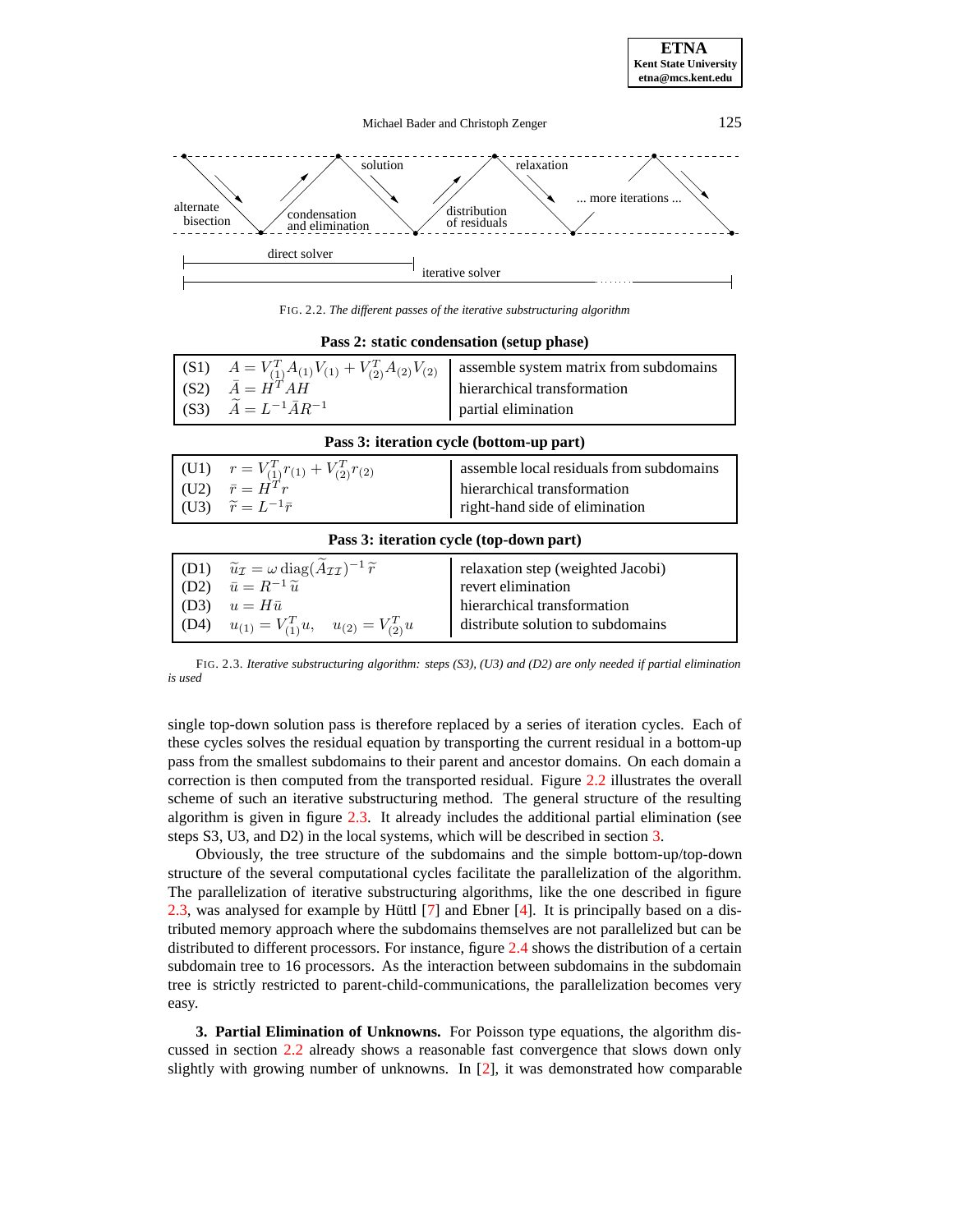126 A robust and parallel multigrid method



FIG. 2.4. *Distribution of the subdomains to 16 processors*

results can be achieved for convection diffusion equations. The concept used in that paper can be easily extended to the use of hierarchical generating systems instead of hierarchical bases, which turns the algorithm into a true multigrid method [\[6\]](#page-9-7).

The key idea is to enhance the hierarchical preconditioning by an additional partial elim-ination, like it was already included in the algorithm in figure [2.3.](#page-8-0) Certain couplings– hopefully the strongest— in the local systems of equations are chosen which are then eliminated explicitly by the elimination matrices  $L$  and  $R$ .

The complete decoupling of inner and outer unknowns, like that obtained by the computation of the Schur complement in the equations [2.3](#page-2-3) and [2.4,](#page-2-4) is therefore limited to a transformation

(3.1) 
$$
\underbrace{L^{-1}\bar{A}R^{-1}}_{=: \widetilde{A}} \widetilde{x} = \underbrace{L^{-1}b}_{=: \widetilde{b}}.
$$

The elimination matrices  $L^{-1}$  and  $R^{-1}$  are chosen such that certain elements of the transformed system matrix  $\vec{A}$  are eliminated. These eliminated couplings are not chosen individually, but instead we pick an a priori set of *coarse grid unknowns* between which the strong couplings typically occur. Then, all couplings between those coarse grid unknowns are eliminated.

If hierarchical bases or generating systems are applied, it is natural to choose the hierarchically coarse unknowns as those coarse grid unknowns. In that case, the couplings with and between hierarchically fine unknowns are usually small, as their contribution to the transport of the quantity  $u$  is only small. This is due to the fact that the diffusion quickly smoothes out the hierarchically fine peaks and corrections in  $u$ , such that a transport of  $u$  across larger distances is prohibited.

Consequently, the distinction between coarse grid unknowns and fine grid unknowns is also a matter of the distance between the grid points, and should therefore depend on the size of the actual subdomain. Figure [3.1](#page-6-1) illustrates this by an example of some heat transport problem. It shows a certain subdomain with a heat source on the left border. The constant convection field transports the generated heat towards the domain separator. Due to diffusion, the former temperature peak will extend over several mesh points after it has been transported to the separator. It is clear that the resulting temperature profile cannot be resolved very well by using only the central point on the separator as a coarse grid unknown (left picture in fig. [3.1\)](#page-6-1). On the other hand, it would also be unnecessary to use all the fine grid points on the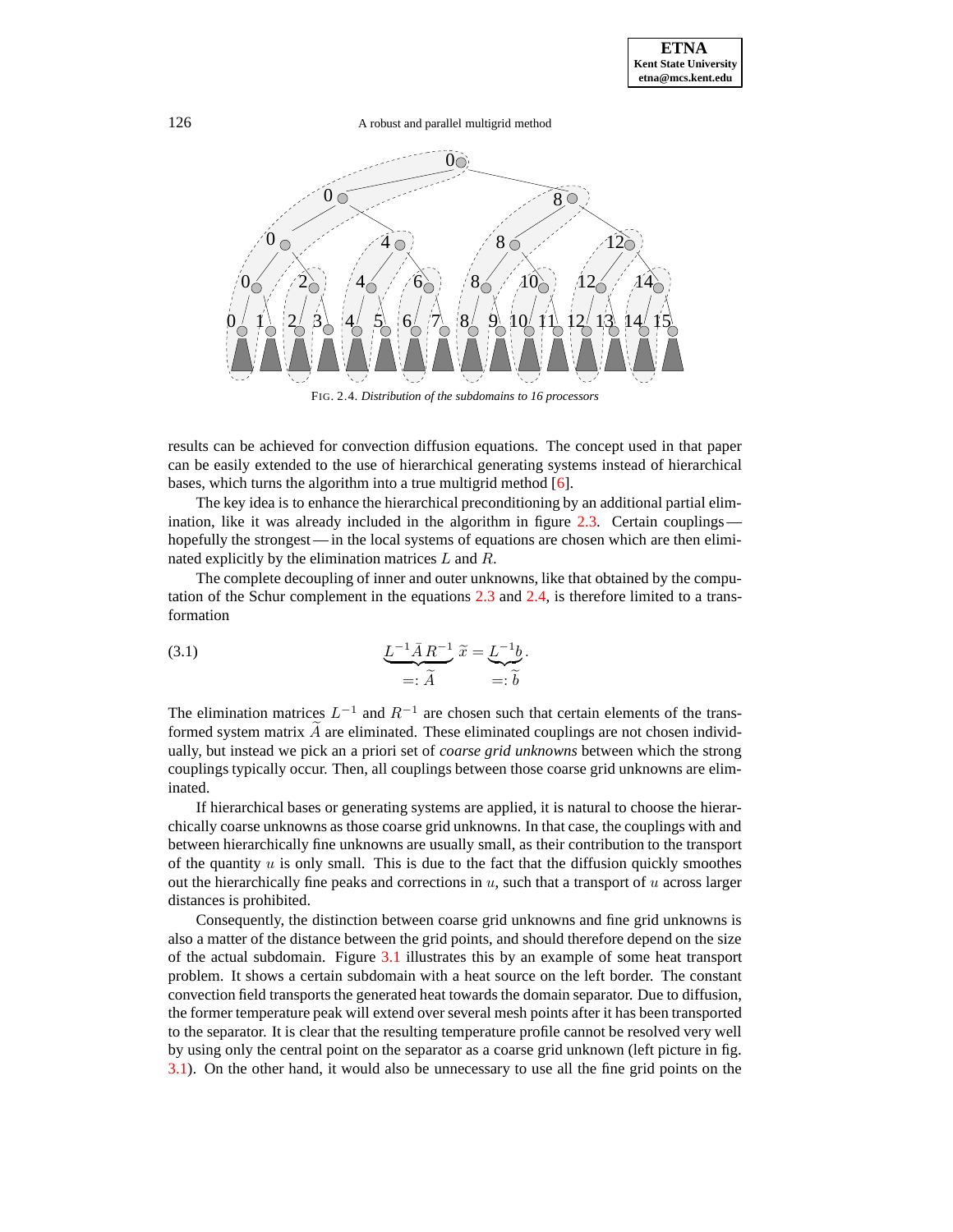### Michael Bader and Christoph Zenger 127



FIG. 3.1. *Comparison of different elimination strategies: only the couplings between the black nodes are eliminated*



FIG. 3.2. *Bisection with incomplete elimination, only the couplings between the black nodes are eliminated*

separator. We therefore have to look for a good compromise for the resolution  $h$  of the coarse grid unknowns (right picture in fig.  $3.1$ ) depending on the size H of the subdomain.

¿From the underlying physics it is known that, for convection diffusion equations, the streamlines of the transported heat have a parabolic profile. Therefore, we should choose  $h^2 \propto H$  (or  $h \propto \sqrt{H}$ , respectively), which means that the number of coarse grid unknowns should grow with the square root of the number of total separator unknowns. We can implement this square root dependency by doubling the number of eliminated separator unknowns after every four bisection steps. This strategy is illustrated in figure [3.2.](#page-7-0)

In the algorithm of figure  $2.3$  the partial elimination is already included. L and R, in contrast to their inverses  $L^{-1}$  $L^{-1}$  $L^{-1}$  and  $R^{-1}$ , are sparse matrices<sup>1</sup>. They result from the successive application of line and row operations like they are used in the standard Gaussian elimination. Therefore,  $L$  and  $R$  contain one non-zero matrix element for each eliminated coupling in the system matrix A. If we have a subdomain with  $m$  separator unknowns, we eliminate all couplings between  $\mathcal{O}(\sqrt{m})$  inner unknowns and  $\mathcal{O}(\sqrt{m})$  outer unknowns. This produces  $\mathcal{O}(m)$  entries in L and R. Thus, not only the memory requirement for storing the matrices L and R, but also the computing time of the iteration cycles (steps  $U1-U3$  and  $D1-D4$  in figure [2.3\)](#page-8-0) grows linearly with the number of unknowns.

However, as a result of the extra eliminations, the system matrices  $\widetilde{A}$  suffer from severe

<span id="page-5-0"></span><sup>&</sup>lt;sup>1</sup> all transformations including  $L^{-1}$  or  $R^{-1}$  are therefore implemented via L or R respectively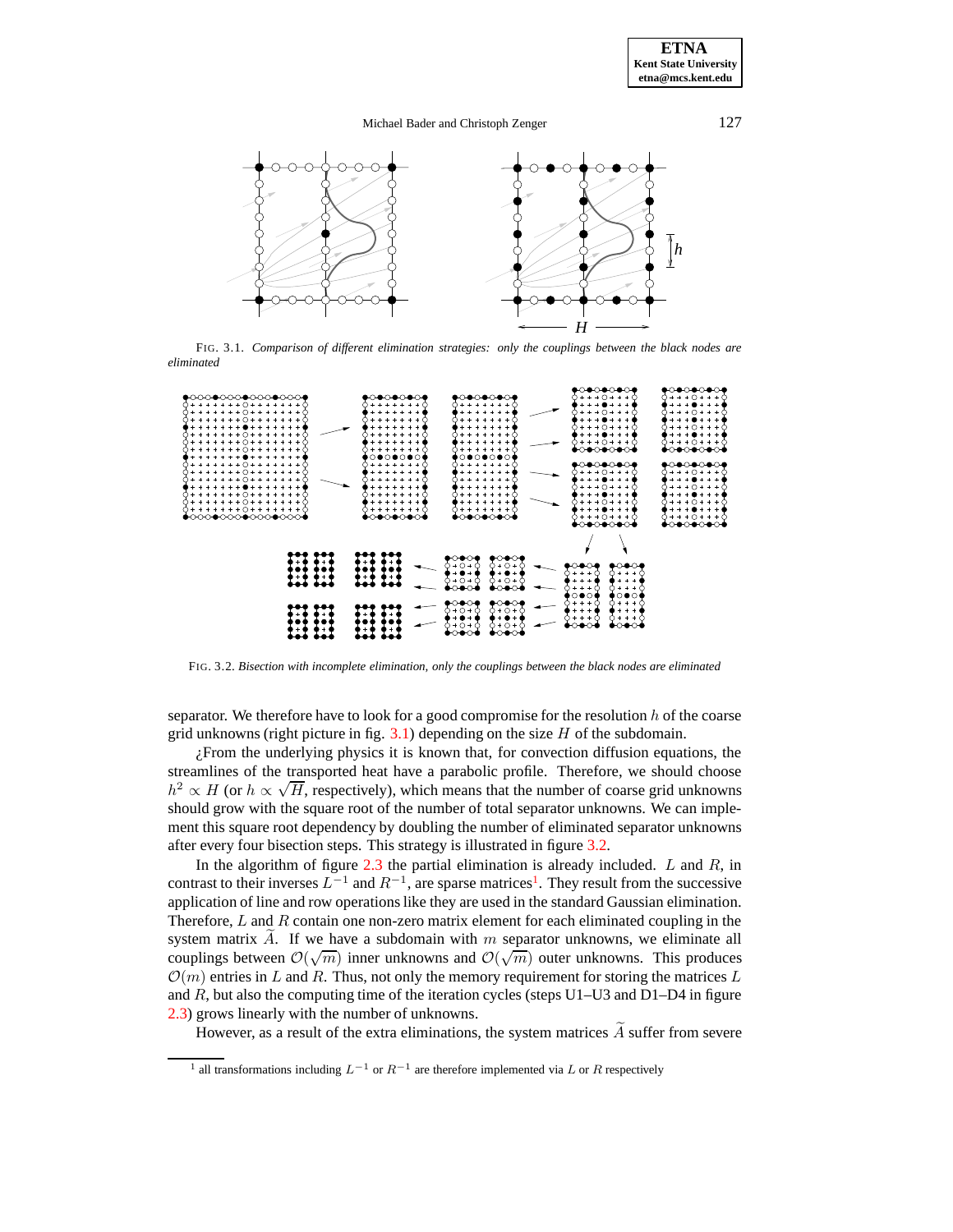128 A robust and parallel multigrid method



<span id="page-6-1"></span>FIG. 4.1. *Convection fields of the two test problems*

fill-in and should more or less be regarded as full matrices. Therefore, one can no longer afford to store the entire system matrices  $\overline{A}$  as this would result in an  $\mathcal{O}(N \log N)$  memory requirement. This can be avoided by performing only one single (weighted) Jacobi-step to approximately solve the local systems of equations. Then it is sufficient to store only the main diagonal of  $A$ , as the residuals can be computed separately (see steps U1–U3 of the algorithm in figure [2.3\)](#page-8-0). This reduces both the memory requirement and the number of operations needed for the setup of the system matrices to  $\mathcal{O}(N)$ , again (note that also the setup of the matrices  $A$  can be restricted mainly to the diagonal elements). As a result of this, the algorithm turns into a purely additive multigrid method with just the Jacobi-relaxation as a "smoother". Of course, this gives rise to less satisfying convergence rates than one would expect from multiplicative methods. As we will show in the following section, it is nevertheless possible to achieve reasonable performance.

<span id="page-6-0"></span>**4. Numerical Results.** We tested the resulting algorithm on a variety of benchmark problems. The results for two rather common convection diffusion problems will be presented in this section. Both problems are given by the equations [1.1](#page-0-0) with  $\Omega := (0,1) \times (0,1)$ . Problem (a) models an entering flow that contains a 180 degree curve. It is specified by the convection field

(4.1) **problem (a):** 
$$
a(x,y) := \begin{cases} a_0 \cdot \begin{pmatrix} (2y-1)(1-\bar{x}^2) \\ 2\bar{x}y(y-1) \end{pmatrix} & \text{for } \bar{x} > 0 \\ a_0 \cdot \begin{pmatrix} 2y-1 \\ 0 \end{pmatrix} & \text{for } \bar{x} \le 0,
$$

where  $\bar{x} := 1.2x - 0.2$ , and by the Dirichlet boundary conditions

(4.2)  $q(x, y) := \sin(\pi x) + \sin(13\pi x) + \sin(\pi y) + \sin(13\pi y)$  on  $\partial\Omega$ .

Problem (b) is an example of a circular flow problem. Its convection field is

(4.3) **problem (b):** 
$$
a(x,y) := a_0 \cdot \begin{pmatrix} 4x(x-1)(1-2y) \\ -4y(y-1)(1-2x) \end{pmatrix}
$$
,

and it has the same boundary conditions as problem (a). For both problems, the right hand side was chosen to be  $f = 0$ . Figure [4.1](#page-6-1) shows the streamlines of both convection fields. Each problem was discretized on the unit square using standard second order finite difference discretization with a five point stencil.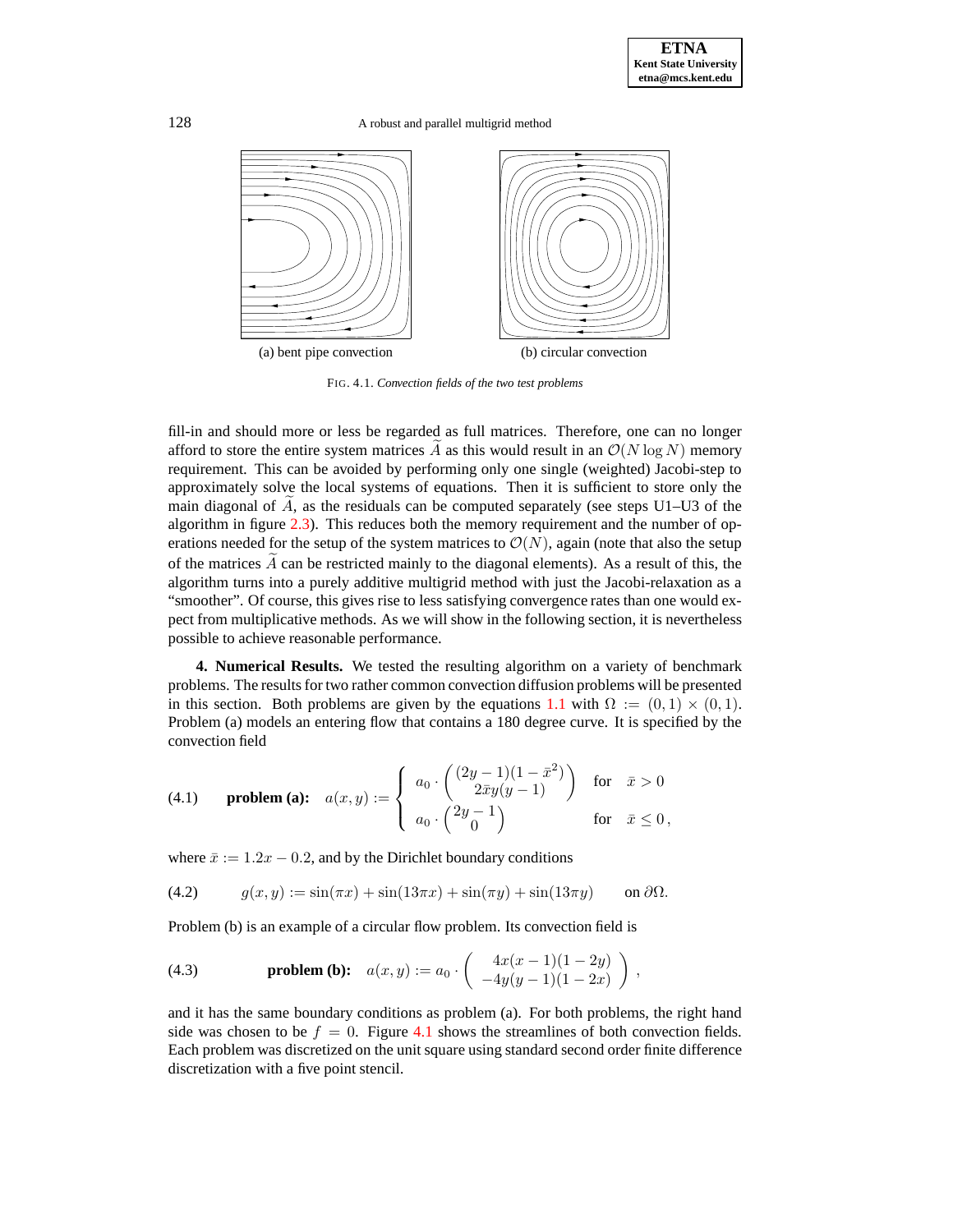### Michael Bader and Christoph Zenger 129



FIG. 4.2. *Computing time and memory requirement on an* SGI-ORIGIN *workstation*

<span id="page-7-0"></span>As the coarse grid unknowns and eliminated couplings are chosen independently of the convection field, it is obvious that computing time (for setup and per iteration) and memory requirement are independent of the type of the test problem. Figure [4.2](#page-7-0) shows that both computing time and memory requirement grow linearly with the number of unknowns. This can also be deduced by theoretical means. In fact, figure [4.2](#page-7-0) already shows that the computing time for the complete solution grows linearly with the number of unknowns, but, as we will see, this only holds for a modest strength of convection.

Figure [4.3](#page-8-0) shows the convergence rates for the two benchmark problems for problems of different size and for different strength  $a_0$  of convection. It also shows the convergence rates when the algorithm is applied as a preconditioner for the Bi-CGSTAB method [\[10\]](#page-9-8). We can see that the speed of convergence is independent of the type of the problem. It is also independent of the number of unknowns. It is even independent of the strength of convection as long as a certain ratio between convection, diffusion and mesh size is not exceeded. More precisely, the mesh Péclet number should not exceed a certain value on the finest grid. This upper bound for the Péclet number coincides with the applicability of the central differencing scheme in the discretization.

For stronger convection, the heuristics of our elimination strategy no longer holds, and convergence beginsto break down. The strong couplingsthen no longer occur between the hierarchically coarse unknowns but between unknownsthat are placed on the same streamlines. In that case, a different elimination strategy would be necessary (see sec. [5\)](#page-7-1).

A parallel implementation of the presented iterative substructuring algorithm was done using MPI as the message passing protocol. The subdomains were distributed to the processors like demonstrated in figure [2.4.](#page-8-1) We ran the different benchmark problems with varying problem size and increasing number of processors on a cluster of 32 SUN Ultra 60 workstations. Figure [4.4](#page-8-1) illustrates the observed speedup and parallel efficiency. The diagrams show that the parallelization is efficient even on architectures that are not dedicated parallel computers.

<span id="page-7-1"></span>**5. Conclusion and Future Work.** We presented an inherently parallel multigrid method for the solution of convection diffusion equations which is of optimal complexity with respect to storage and computing time. The speed of convergence is largely independent of the strength and geometry of the convection field. First numerical results also indicate that fast convergence can be achieved independent of the geometry of the computational domain. For a general treatment of arbitrary shaped computational domains, including interior boundaries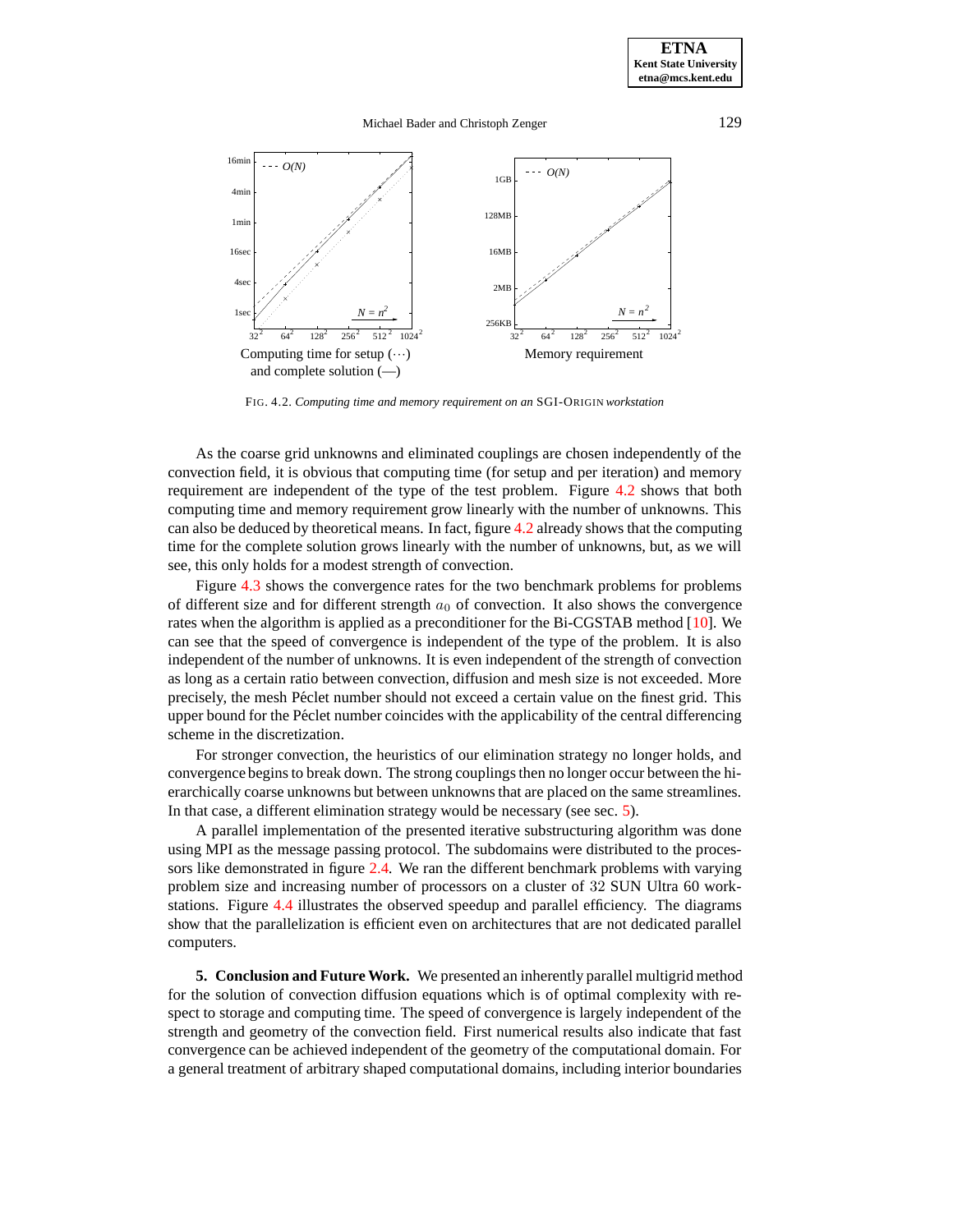130 A robust and parallel multigrid method



<span id="page-8-0"></span>FIG. 4.3. *Average convergence rates in dependence of the strength of convection. Results are given for computational grids with* 64 × 64 *(- -),* 128 × 128 *(*· · ·*),* 256 × 256 *(– –),* 512 × 512 *(*···*), and* 1024 × 1024 *(—) unknowns.*



<span id="page-8-1"></span>FIG. 4.4. *Speedup and parallel efficiency on a cluster of* SUN Ultra 60 *workstations for problems with* 128 × 128  $(\cdot \cdot \cdot)$ , 256  $\times$  256  $(-$  - $)$ , 512  $\times$  512  $(\cdot \cdot \cdot)$ , and 1024  $\times$  1024  $(-)$  *unknowns.* 

and obstacles, we plan to use a quadtree or octree representation of the geometry and exploit the generated tree structure for our substructuring approach [\[1\]](#page-9-9).

Future work will include the efficient treatment of strongly convection dominated flow and, of course, the extension of the method to 3D problems. In the case of very strong convection, our elimination strategy is no longer appropriate, as it depends on the existence of a certain amount of physical diffusion. The distance  $h$  between the coarse grid unknowns (see figure [3.2\)](#page-7-0) then might have to be the mesh size of the finest grid. This would lead to a complete elimination between all coarse grid unknowns and would result in a direct nested dissection solver which would certainly be too expensive.

The extension to 3D raises a similar problem. While the direct nested dissection has an operation count of  $\mathcal{O}(N^{3/2})$  in 2D, it requires  $\mathcal{O}(N^2)$  operations in 3D. Likewise, a straightforward translation of our approach to the 3D case would result in a method that requires at least  $\mathcal{O}(N \log N)$  operations.

Therefore, the elimination strategy has to be modified for both cases. For example, we could restrict the partial elimination to couplings that are "aligned" with the direction of the flow. Another possibility is to choose the eliminated couplings in a purely algebraic manner (i.e. choosing the actually strongest couplings). The resulting algorithms would be very similar to algebraic multigrid methods. However, they would retain the fixed coarse